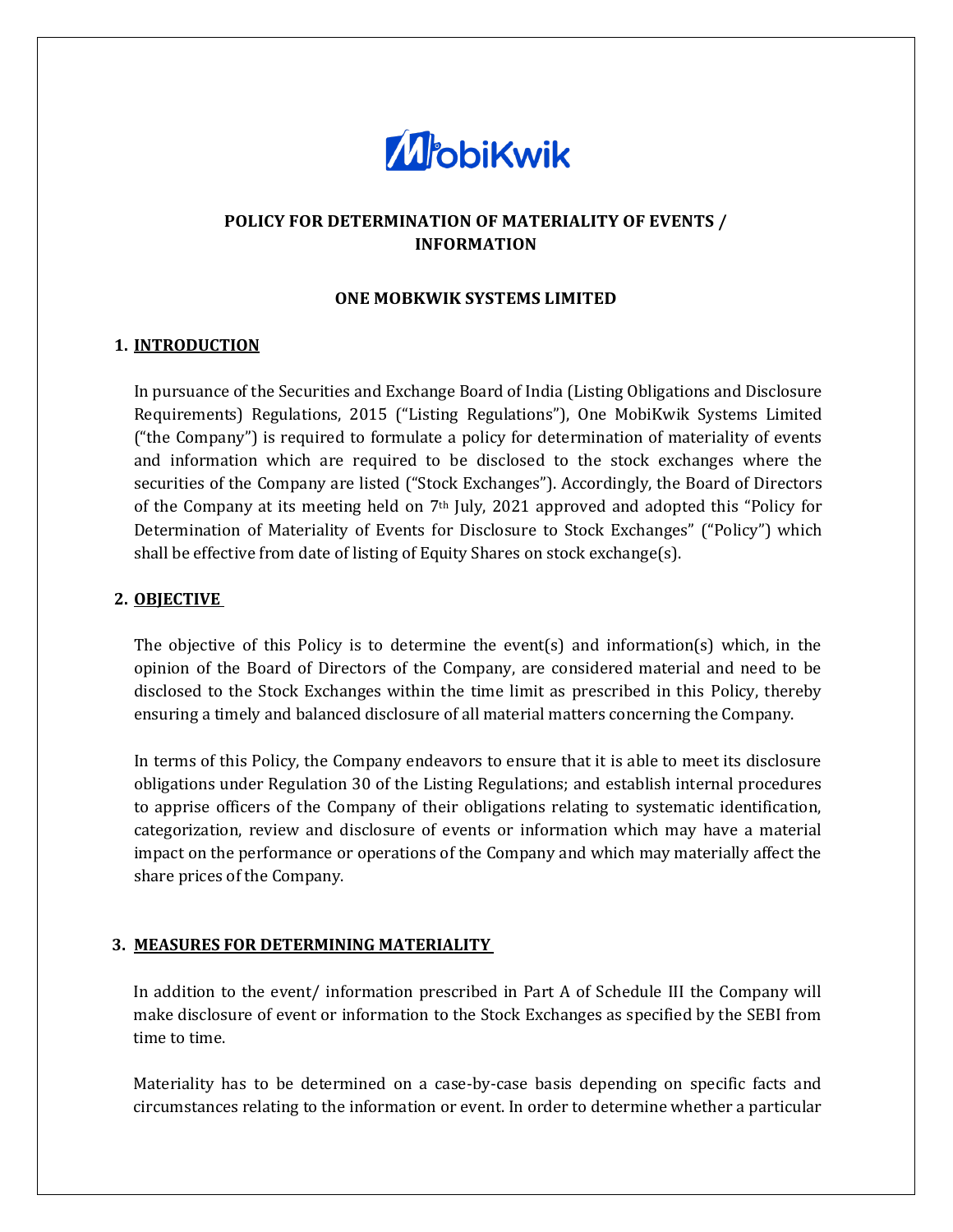event or information is Material in nature, the Board will consider the "quantitative" or "qualitative" criteria mentioned below.

A. Quantitative criteria

Quantitative criteria would be calculated based on audited financial statements of the last audited financial year, and would mean event/ information where the value involved or the impact:

- a) Exceeds ten per cent of the consolidated gross turnover; or
- b) Exceeds ten per cent of the consolidated net worth; whichever is lower

The above threshold will be determined on the basis of audited financial statements of the Company for the last audited financial year.

B. Qualitative criteria

The omission of an event or information, which is likely to result in discontinuity or alteration of event or information already available publicly.

The omission of an event or information is likely to result in significant market reaction if the said omission came to light at a later date.

In addition to the above, an event or information may be treated as being Material if in the opinion of the Board, the event or information is considered Material.

### **4.** MATERIAL EVENTS AND INFORMATION

- 4.1. The events specified in Para A of Part A of Schedule III to the Listing Regulations shall be deemed to be material events for the purpose of disclosure to the Stock Exchanges, without application of materiality criterion/ thresholds given in clause 3 above.
- 4.2 The following events and information conforming to the qualitative materiality thresholds given in clause 3(B) or qualitative materiality criteria given in clause 3(A) above shall be considered material for the purpose of disclosure to the Stock Exchanges in terms of Regulation 30(3) of the Listing Regulations:

|    | Sr. No.   Event / Information                                                    |
|----|----------------------------------------------------------------------------------|
| 1. | Commencement or any postponement in the date of commencement of                  |
|    | commercial production or commercial operations of any unit/division.             |
|    | Change in the general character or nature of business brought about by           |
|    | arrangements for strategic, technical, manufacturing, or marketing tie-up,       |
|    | adoption of new lines of business or closure of operations of any unit/ division |
|    | (in entirety or piecemeal).                                                      |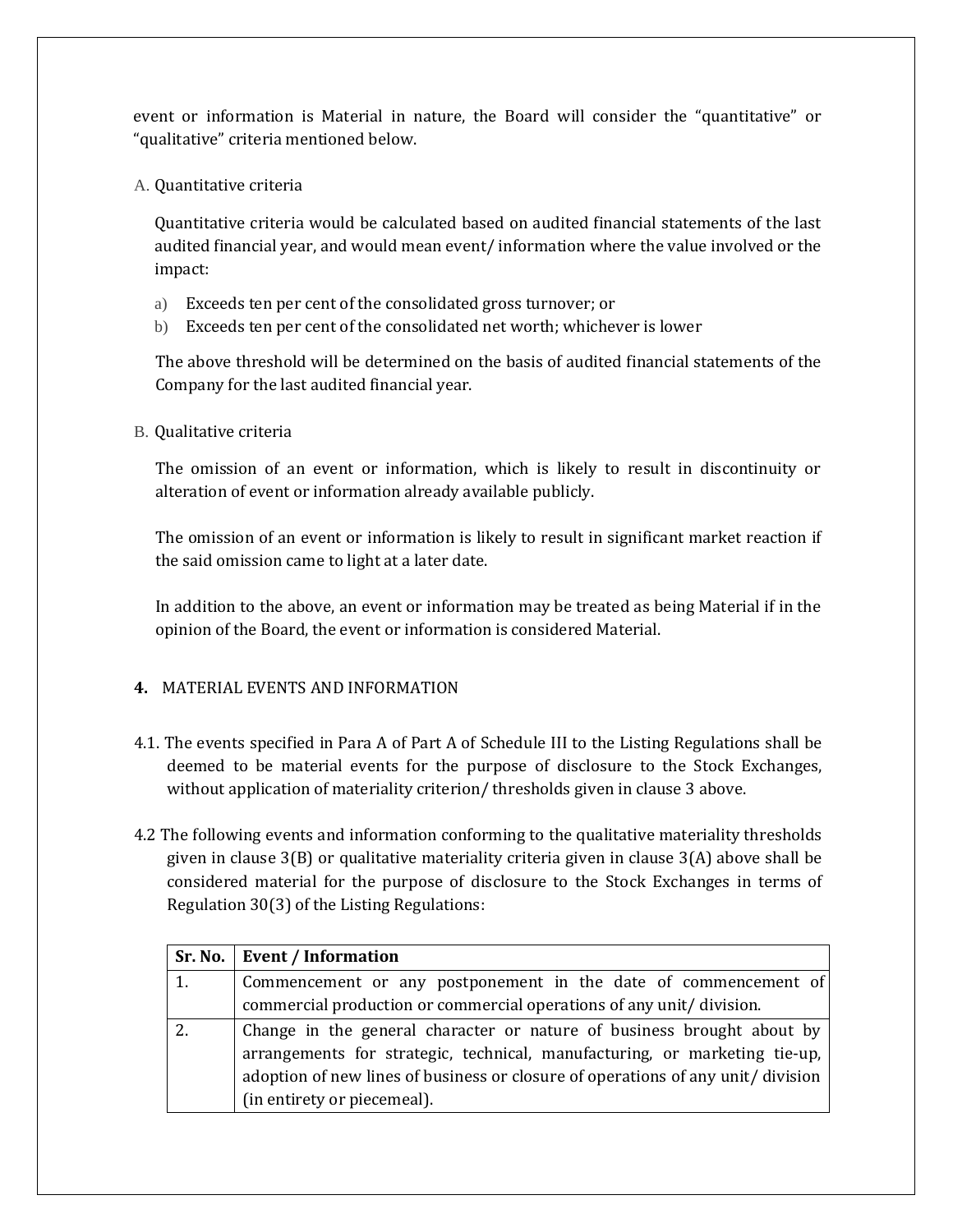| 3.  | Capacity addition or product launch.                                           |
|-----|--------------------------------------------------------------------------------|
| 4.  | Awarding, bagging/ receiving a contract or order or amendment or termination   |
|     | thereof, not in the normal course of business.                                 |
| 5.  | Agreements including loan agreement(s), as a borrower or any other             |
|     | $agreement(s)$ which are binding and not in normal course of business and any  |
|     | revision or amendment or termination thereof.                                  |
| 6.  | Disruption of operations of any one or more units or divisions of the Company  |
|     | due to natural calamity (earthquake, flood, fire etc.), force majeure or other |
|     | events such as strikes, lockouts, etc.                                         |
| 7.  | Effect(s) arising out of change in the regulatory framework applicable to the  |
|     | Company.                                                                       |
| 8.  | Any Litigation / dispute / regulatory action with impact.                      |
| 9.  | Fraud/ defaults, etc. by directors (other than key managerial personnel) or    |
|     | employees of the Company.                                                      |
| 10. | Options to purchase securities including any ESOP/ESPS Scheme.                 |
| 11. | Giving of guarantees or indemnity or becoming a surety for any third party.    |
| 12. | Granting, withdrawal, surrender, cancellation or suspension of key licenses or |
|     | regulatory approvals.                                                          |

- 4.3 The Company shall also disclose any other event or information to the Stock Exchanges which is considered material by the Board of Directors of the Company.
- 4.4. The aforesaid events and information shall be disclosed to the Stock Exchanges in the manner prescribed under Listing Regulations.

### **5. AUTHORISATION TO DISCLOSE**

- 5.1 The Board of Directors of the Company has severally authorized the Mr. Bipin Preet Singh, Managing Director & CEO, Ms. Upasana Rupkrishan Taku Whole-time Director & COO to determine the materiality of any event/ information (including that of its subsidiaries) for the purpose of disclosure to the Stock Exchanges.
- 5.2 Normally, the Company Secretary shall make necessary disclosures of events or information to the Stock Exchanges under Regulation 30 of Listing Regulations. However, such disclosures can also be made either by Chief Financial Officer or Managing Director of the Company.

### **6. AMENDMENT**

This Policy can be amended, modified or revised by the Board of Directors of the Company from time to time. In case any provisions of this Policy are contrary to or